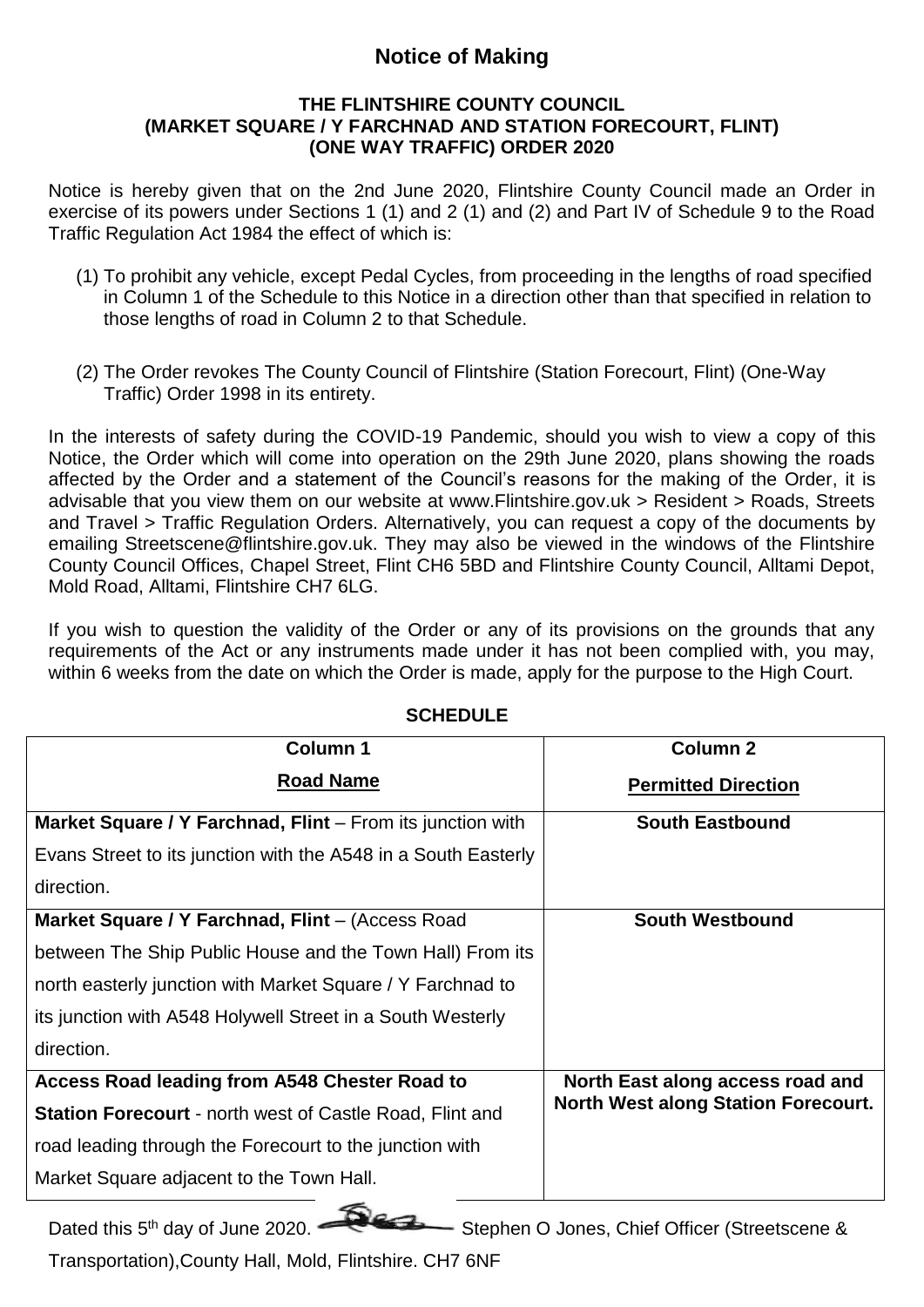**DATED** 

 $\frac{1}{\left( \frac{1}{\sqrt{2}}\right) \left( \frac{1}{\sqrt{2}}\right) } \left( \frac{1}{\sqrt{2}}\right) \left( \frac{1}{\sqrt{2}}\right)$ 

2020

# THE FLINTSHIRE COUNTY COUNCIL (MARKET SQUARE / Y FARCHNAD, FLINT) (ONE WAY TRAFFIC) ORDER 2020

**Stephen O Jones, Chief Officer** (Streetscene & Transportation), **County Hall,** Mold, Flintshire. CH7 6NF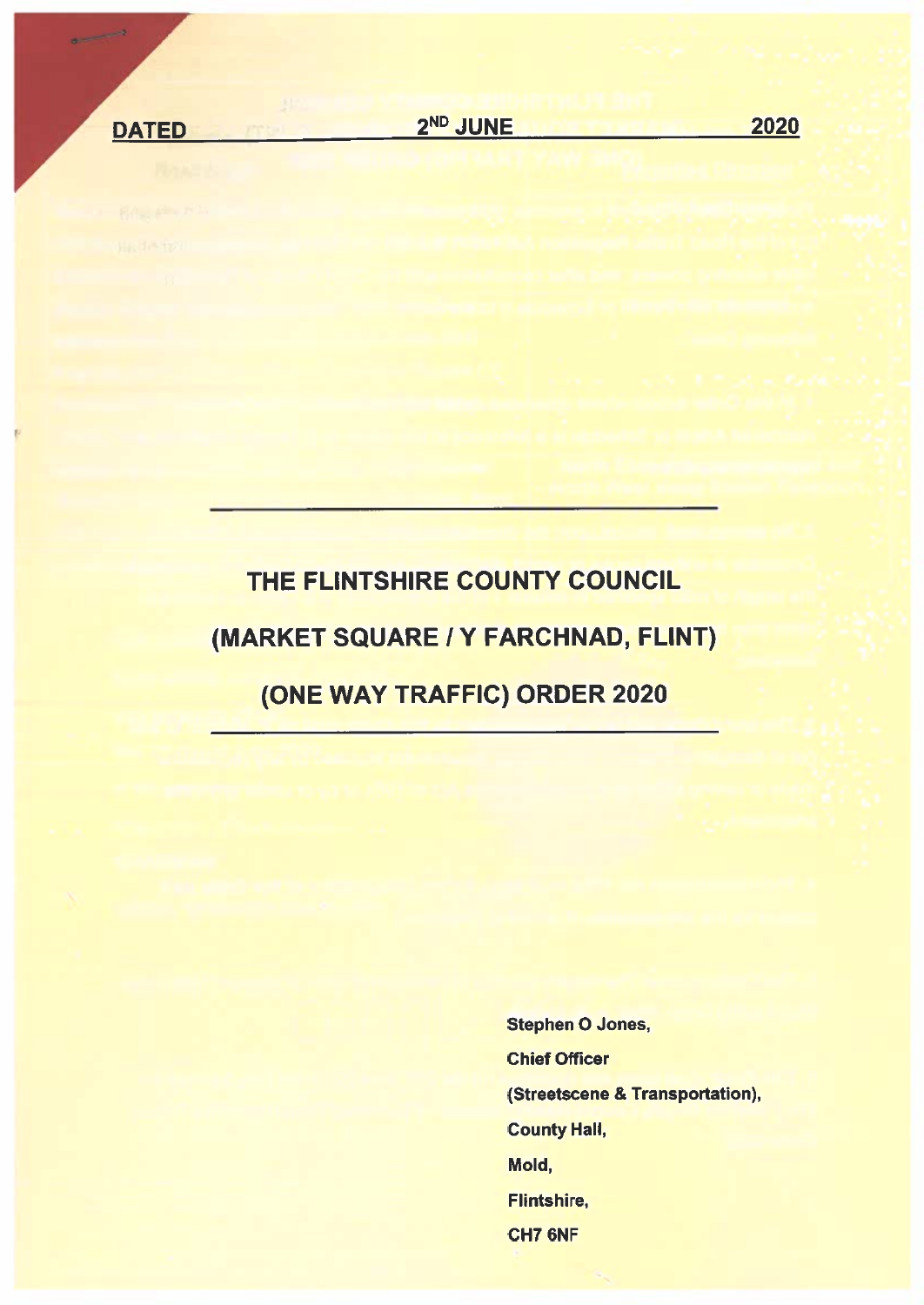## THE FLINTSHIRE COUNTY COUNCIL (MARKET SQUARE / Y FARCHNAD, FLINT) **(ONE WAY TRAFFIC) ORDER 2020**

Flintshire County Council in exercise of its powers under sections 1 (1) and 2 (1) and (2) of the Road Traffic Regulation Act 1984 ("the Act of 1984") as amended and of all other enabling powers, and after consultation with the Chief Officer of Police, in accordance with Part III of Schedule 9 to the Act of 1984, hereby makes the following Order :-

1. In this Order except where otherwise stated any reference in this Order to a numbered Article or Schedule is a reference to the Article or Schedule bearing that number in this Order

2. No person shall, except upon the direction or with the permission of a Police Constable in uniform cause or permit any vehicle, except Pedal Cycles to proceed in the length of road specified in column 1 of the Schedule to this Order in a direction other than that specified in relation to that length of road in Column 2 to the Schedule.

3. The prohibitions and restrictions imposed by this Order shall be in addition to and not in derogation from any restriction or requirement imposed by any requlations made or having effect as if made under the Act of 1984 or by or under any other enactment.

4. The Interpretation Act 1978 shall apply for the interpretation of this Order as it applies for the interpretation of an Act of Parliament.

5. The Order revokes The County Council of Flintshire (Station Forecourt, Flint (One-Way Traffic) Order 1998, in its entirety.

6. This Order shall come into operation on the 29<sup>th</sup> June 2020 and may be cited as The Flintshire County Council (Market Square / Y Farchnad Flint) (One Way Traffic) Order 2020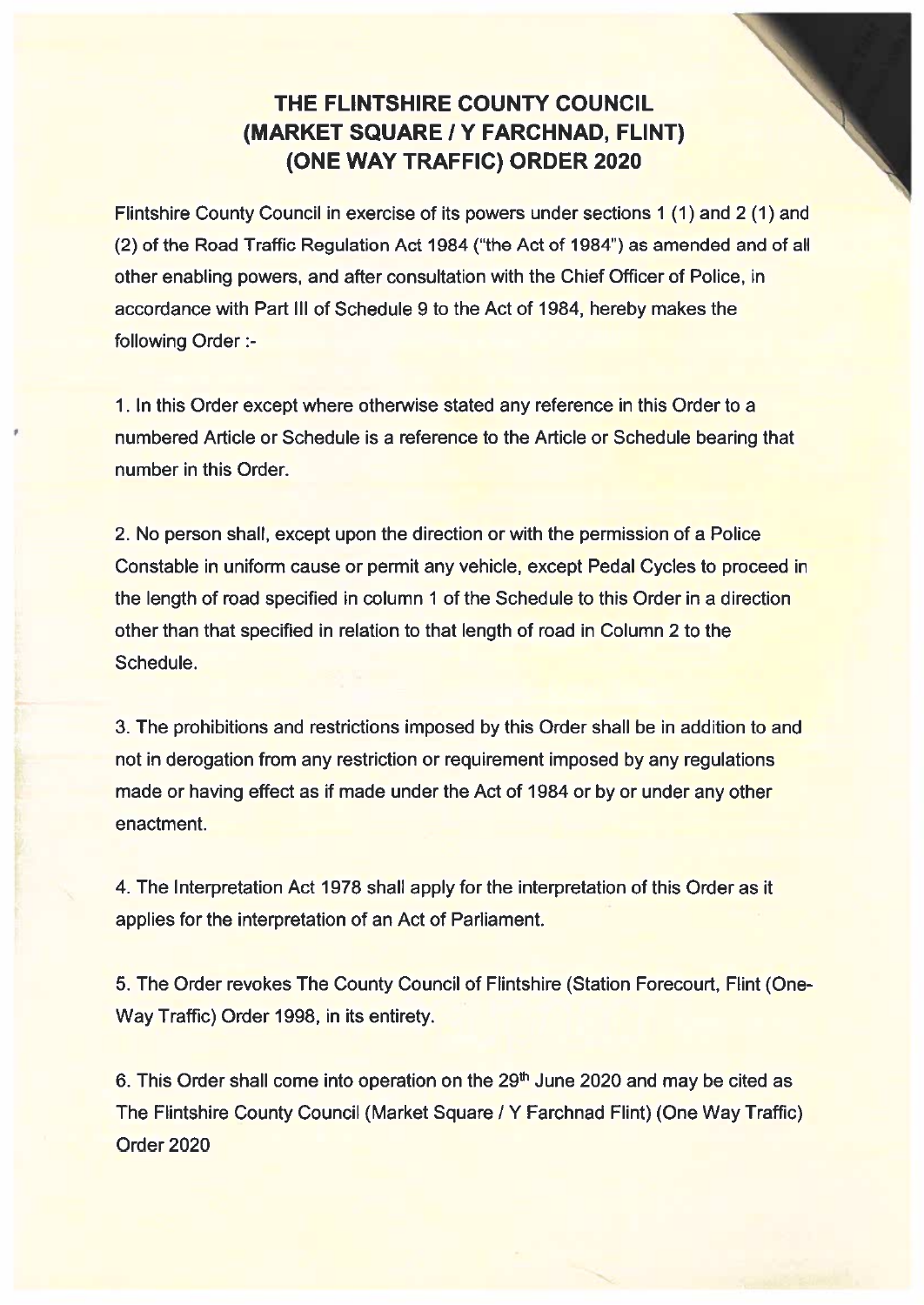#### **SCHEDULE**

| <b>Column 1</b>                                            | <b>Column 2</b>                            |
|------------------------------------------------------------|--------------------------------------------|
| <b>Road Name</b>                                           | <b>Permitted Direction</b>                 |
| Market Square / Y Farchnad, Flint - From its junction      | <b>South Eastbound</b>                     |
| with Evans Street to its junction with the A548 in a South |                                            |
| <b>Easterly direction.</b>                                 |                                            |
| Market Square / Y Farchnad, Flint - (Access Road           | <b>South Westbound</b>                     |
| between The Ship Public House and the Town Hall)           |                                            |
| From its north easterly junction with Market Square / Y    |                                            |
| Farchnad to its junction with A548 Holywell Street in a    |                                            |
| South Westerly direction.                                  |                                            |
| <b>Access Road between leading from A548 Chester</b>       | <b>North East along access road and</b>    |
| Road to Station Forecourt - north west of Castle Road,     | <b>North West along Station Forecourt.</b> |
| Flint and road leading through the Forecourt to the        |                                            |
| junction with Market Square adjacent to the Town Hall.     |                                            |

 $\mathcal{E}$ 

 $\mathcal{L}$ 

#### THE COMMON SEAL of  $\lambda$ **FLINTSHIRE COUNTY COUNCIL)** was hereunto affixed  $\overline{\phantom{0}}$

| this 2 <sup>nd</sup> day of June 2020 |  |
|---------------------------------------|--|
| in the presence of:-                  |  |

Marion Bateman.

**CHAIRMAN** 

**LEGAL SERVICES MANAGER** 

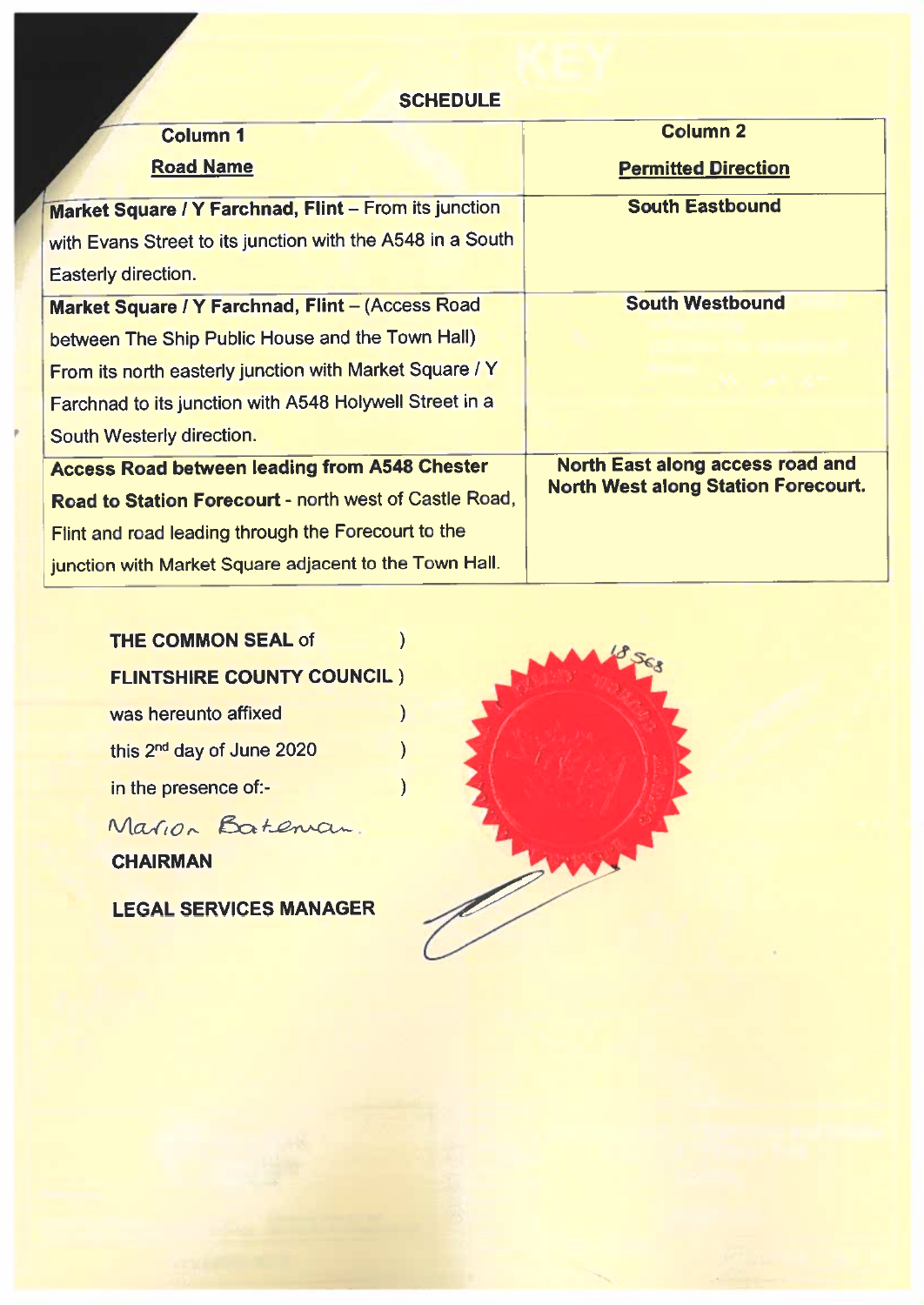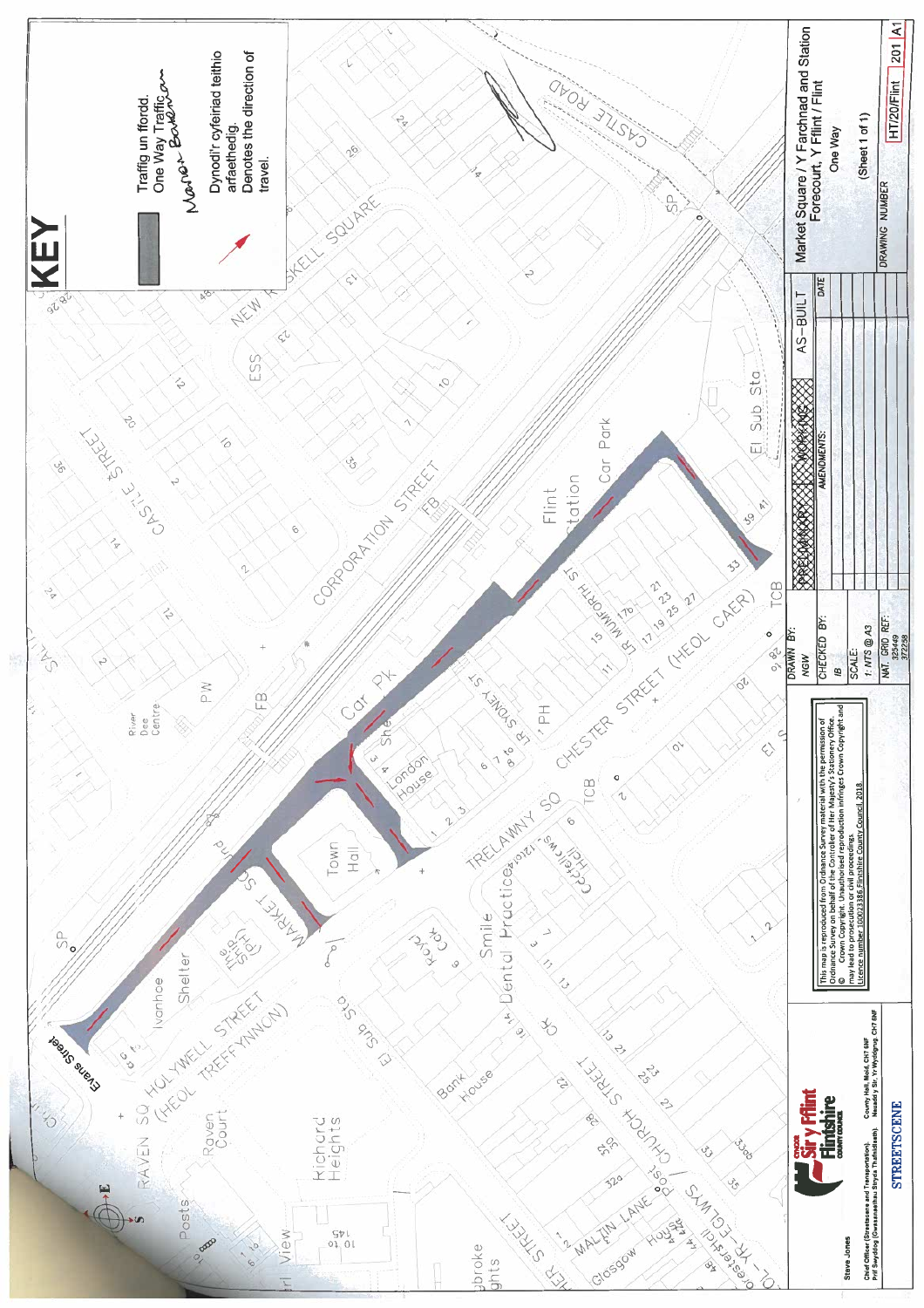#### **The County Council of Flintshire** (Station Forecourt. Flint) (One-Way Traffic) Order 1998

The County Council of Flintshire (hereinafter referred to as "the Council") in exercise of its powers under Sections 1(1) and 2(1) and (2) of the Road Traffic Regulation Act 1984, (which said Act of 1984 is hereinafter referred to as "the Act of 1984"), and of all other enabling powers, and after consultation with the Chief Officer of Police in accordance with Part III of Schedule 9 to the Act of 1984, hereby makes the following Order:-

 $\mathbf{1}$ . No person shall, except upon the direction or with the permission of a police constable in uniform or of a traffic warden, cause or permit any vehicle to proceed in the length of road specified in column 1 of the Schedule to this Order in a direction other than that specified in relation to that length of road in column 2 of the said Schedule.

This Order shall come into operation on the 4th May, 1998 and may be cited as the  $2.$ County Council of Flintshire (Station Forecourt, Flint) (One-Way Traffic) Order 1998.

#### **SCHEDULE**

 $1.$ 

The Access road leading from A548 Chester Road to Station Forecourt north west of Castle Road, Flint, and road leading through the Forecourt to the junction with Market Square adjacent to the Town Hall.

## $\overline{2}$

North East along access road and North West along Station Forecourt

**GIVEN UNDER THE COMMON SEAL OF )** THE COUNTY COUNCIL OF FLINTSHIRE) this 28th day of April, 1998 in the presence of )

The Elarts

Assistant Director of Legal and Administration



 $1801$ 

425